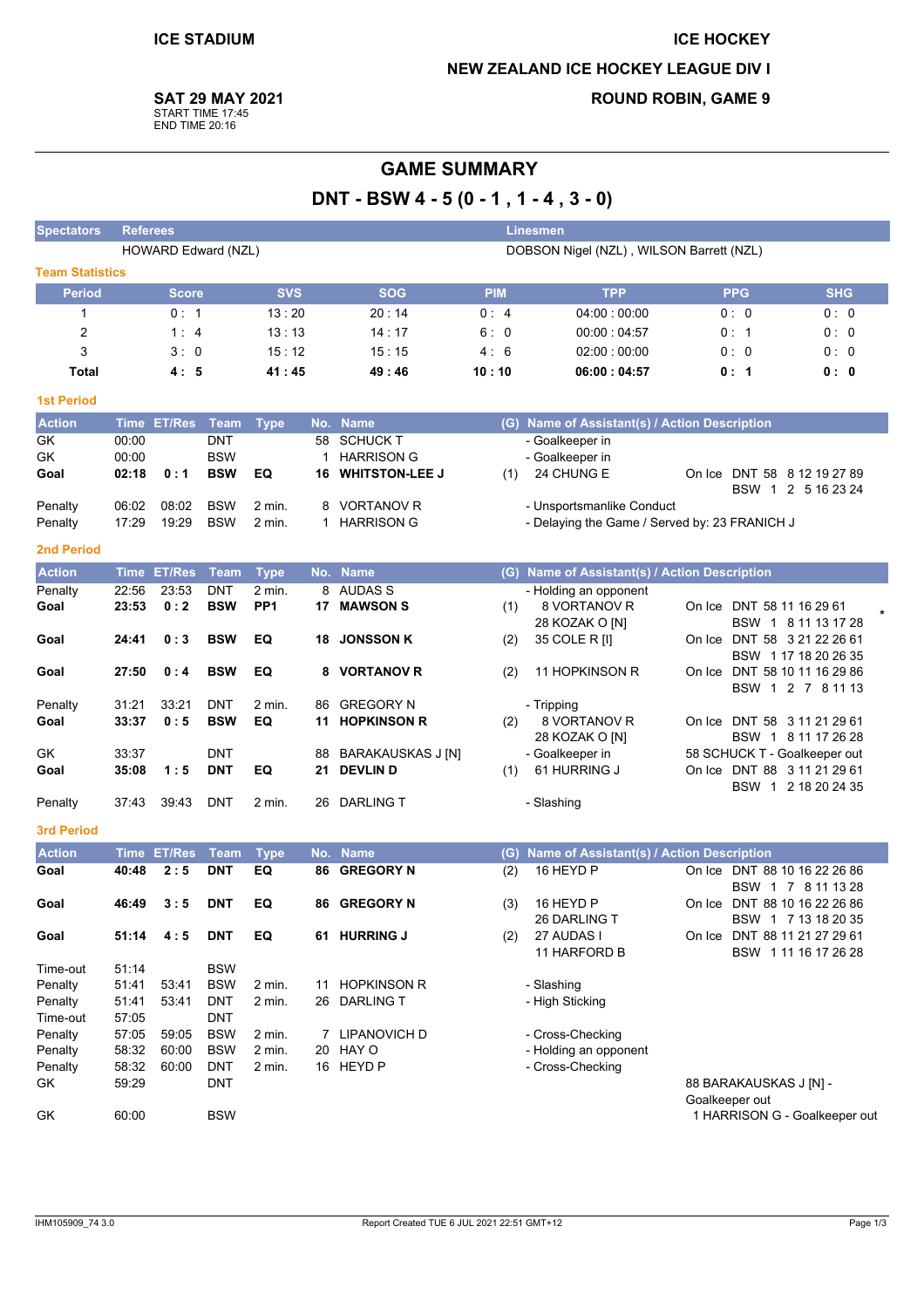#### **ICE HOCKEY**

### **NEW ZEALAND ICE HOCKEY LEAGUE DIV I**

Team: BSW - Botany Swarm

## **SAT 29 MAY 2021**

START TIME 17:45<br>END TIME 20:16

## **ROUND ROBIN, GAME 9**

#### **Goalkeeper Records**

#### Team : DNT - Phoenix Thunder

| No. Name                 | SOG | SVS / | <b>MIP</b> | No. Name              | <b>SOG</b> | <b>SVS</b> | <b>MIP</b> |
|--------------------------|-----|-------|------------|-----------------------|------------|------------|------------|
| 58 SCHUCK Toby           |     | 22    | 33.37      | <b>HARRISON Grace</b> | 49         | 45         | 60:00      |
| 88 BARAKAUSKAS Jonas [N] | 19  | 19    | 25:52      | 32 CANADAY Matt [I]   |            |            |            |

#### **Game Statistics**

|          | Team: DNT (green)                |  |   |                         |                |                |                         |                |                  |           |                      |             |
|----------|----------------------------------|--|---|-------------------------|----------------|----------------|-------------------------|----------------|------------------|-----------|----------------------|-------------|
|          | Head Coach: AVERY Jeff           |  |   |                         |                |                |                         |                |                  |           | <b>Shots on Goal</b> |             |
| No. Pos. | <b>Name</b>                      |  | G | $\mathbf{A}$            | P              | <b>PIM</b>     |                         | $\overline{2}$ | 3                | <b>OT</b> | <b>TS</b>            | $+/-$       |
| 3 D      | <b>AGUIRRE LANDSHOEFT Felipe</b> |  | 0 | 0                       | $\mathbf{0}$   | 0              | 3                       |                |                  |           | 5                    | $-1$        |
| 21 D     | DEVLIN Dylan                     |  |   | $\mathbf 0$             |                | 0              |                         | $\overline{2}$ | $\overline{2}$   |           | 5                    | $\Omega$    |
| 22 D     | <b>HURRING Max</b>               |  | 0 | 0                       | $\Omega$       | 0              | 0                       |                |                  |           | $\overline{2}$       | $+1$        |
| 26 F     | <b>DARLING Tristan</b>           |  | U | 1                       |                | 4              | 0                       |                | 0                |           |                      | $+1$        |
| 61 F     | <b>HURRING Jacob</b>             |  |   | 1                       | $\overline{2}$ | $\Omega$       | $\overline{2}$          | 3              | $\overline{2}$   |           |                      | $\mathbf 0$ |
| 10 F     | <b>ENRIGHT Matthew [N]</b>       |  | 0 | 0                       | 0              | 0              | 4                       | 2              | 0                |           | 6                    | $+1$        |
| 11 D     | HARFORD Benjamin                 |  | 0 | $\mathbf{1}$            |                | 0              | 2                       | 0              |                  |           | 3                    | $\mathbf 0$ |
| 16 F     | HEYD Paris +C                    |  | 0 | $\overline{\mathbf{c}}$ | 2              | $\overline{c}$ | 3                       | $\overline{2}$ | $\boldsymbol{2}$ |           |                      | $+1$        |
| 29 D     | <b>REID Isaak</b>                |  | 0 | $\mathsf{O}\xspace$     | $\mathbf 0$    | $\mathsf 0$    | $\mathbf 0$             | $\mathbf{0}$   | $\pmb{0}$        |           | 0                    | 0           |
| 86 F     | <b>GREGORY Noah</b>              |  | 2 | $\mathbf 0$             | $\overline{c}$ | $\overline{c}$ | $\overline{c}$          | $\Omega$       | 5                |           |                      | $+1$        |
| 8 F      | <b>AUDAS Sam</b>                 |  | 0 | 0                       | 0              | 2              | 0                       | 0              | 0                |           | 0                    | $-1$        |
| 12 D     | <b>BURGESS Reuben</b>            |  | 0 | 0                       | 0              | 0              | 0                       | 0              | 0                |           | 0                    | $-1$        |
| 19 D     | WILSON Regan +A                  |  | 0 | 0                       | $\Omega$       | $\pmb{0}$      | 0                       |                | 0                |           |                      | $-1$        |
| 27 F     | AUDAS Ian                        |  | 0 | 1                       |                | 0              |                         |                |                  |           | 3                    | 0           |
| 89 F     | <b>ROLFE Connor</b>              |  | 0 | $\Omega$                | $\mathbf{0}$   | $\Omega$       | $\mathbf{0}$            | $\Omega$       | $\mathbf 0$      |           | $\Omega$             | $-1$        |
| 14 F     | MACKENZIE Padraig                |  | 0 | 0                       | 0              | 0              | 0                       | 0              | 0                |           | 0                    | 0           |
| 17 D     | LILLY (John) Charlie             |  | 0 | 0                       | $\Omega$       | 0              | 0                       | $\mathbf 0$    | 0                |           | 0                    | 0           |
| 24 F     | <b>LEWIS Jack</b>                |  | 0 | 0                       | $\Omega$       | 0              | $\overline{\mathbf{c}}$ | 0              | 0                |           | $\overline{c}$       | 0           |
| 65 F     | <b>PRATLEY Mason</b>             |  | 0 | $\mathbf 0$             | 0              | 0              | $\overline{0}$          | $\mathbf 0$    | 0                |           | 0                    | 0           |
| 58 GK    | <b>SCHUCK Toby</b>               |  | 0 | $\mathbf{0}$            | $\mathbf 0$    | $\Omega$       | $\mathbf{0}$            | $\Omega$       | $\mathbf 0$      |           | $\Omega$             |             |
| 88 GK    | <b>BARAKAUSKAS Jonas [N]</b>     |  | 0 | 0                       | 0              | 0              | 0                       | 0              | $\mathbf 0$      |           | 0                    |             |
| Total    |                                  |  | 4 | 6                       | 10             | 10             | 20                      | 14             | 15               |           | 49                   |             |

# Team: BSW (white)

|          | Head Coach: FOURIE Phillip   |    |   |                |            |                |                |                |                        | <b>Shots on Goal</b> |
|----------|------------------------------|----|---|----------------|------------|----------------|----------------|----------------|------------------------|----------------------|
| No. Pos. | <b>Name</b>                  | G. | A | P              | <b>PIM</b> |                | $\overline{2}$ | 3              | <b>TS</b><br><b>OT</b> | $+/-$                |
| 7 D      | LIPANOVICH Daylan            |    | 0 | 0              | 2          | $\overline{2}$ | $\Omega$       |                | 3                      | -1                   |
| 8 F      | <b>VORTANOV Robin</b>        |    | 2 | 3              | 2          |                | 3              |                | 5                      | $+1$                 |
| 11 F     | HOPKINSON Ritchie +A         |    |   | 2              | 2          |                | 5              | 3              | 9                      |                      |
| 13 D     | HAY Andrew +C                |    | 0 | 0              | 0          |                | 0              | 0              | 0                      | -1                   |
| 28 F     | KOZAK Ondrej [N]             | 0  | 2 | $\overline{2}$ | 0          |                |                | $\overline{2}$ | 4                      | -1                   |
| 5 D      | <b>COMMONS Eddie</b>         |    | 0 | 0              | 0          | 0              |                | 0              |                        | $+1$                 |
| 17 F     | <b>MAWSON Stephen</b>        |    | 0 |                | 0          |                |                | 0              | 2                      | $+1$                 |
| 20 D     | <b>HAY Oliver</b>            |    | 0 | 0              | 2          | 3              | 0              | 2              | 5                      | -1                   |
| 26 D     | THULER Stefan [I]            |    | 0 | 0              | 0          | 0              | 0              | $\pmb{0}$      | 0                      | $+1$                 |
| 35 F     | COLE Reid [I]                | 0  |   |                | 0          | $\overline{2}$ | $\mathbf{0}$   | $\overline{2}$ | 4                      | $-1$                 |
| 2 D      | <b>BARAKAUSKAS Matas [N]</b> |    | 0 | 0              | 0          | 0              | 0              | 0              | 0                      | $+1$                 |
| 16 F     | <b>WHITSTON-LEE Josh</b>     |    | 0 |                | 0          |                | 2              | $\overline{2}$ | 5                      | 0                    |
| 18 F     | <b>JONSSON Kyle</b>          |    | 0 |                | 0          | 2              | 3              | $\mathbf 0$    | 5                      | $-1$                 |
| 23 F     | <b>FRANICH John</b>          |    | 0 | 0              | 0          | 0              | 0              |                |                        | $+1$                 |
| 24 D     | <b>CHUNG Eric</b>            | 0  |   |                | $\Omega$   | 0              | $\mathbf{0}$   |                |                        | 0                    |
| 4 F      | PRINSLOO Jacques             | 0  | 0 | 0              | 0          | 0              |                | 0              |                        | 0                    |
| 1 GK     | <b>HARRISON Grace</b>        | 0  | 0 | 0              | 2          | 0              | 0              | $\mathbf 0$    |                        |                      |
| 32 GK    | CANADAY Matt [I]             |    | 0 | 0              | 0          | 0              | $\Omega$       | 0              |                        |                      |
| Total    |                              | 5  |   | 12             | 10         | 14             | 17             | 15             | 46                     |                      |